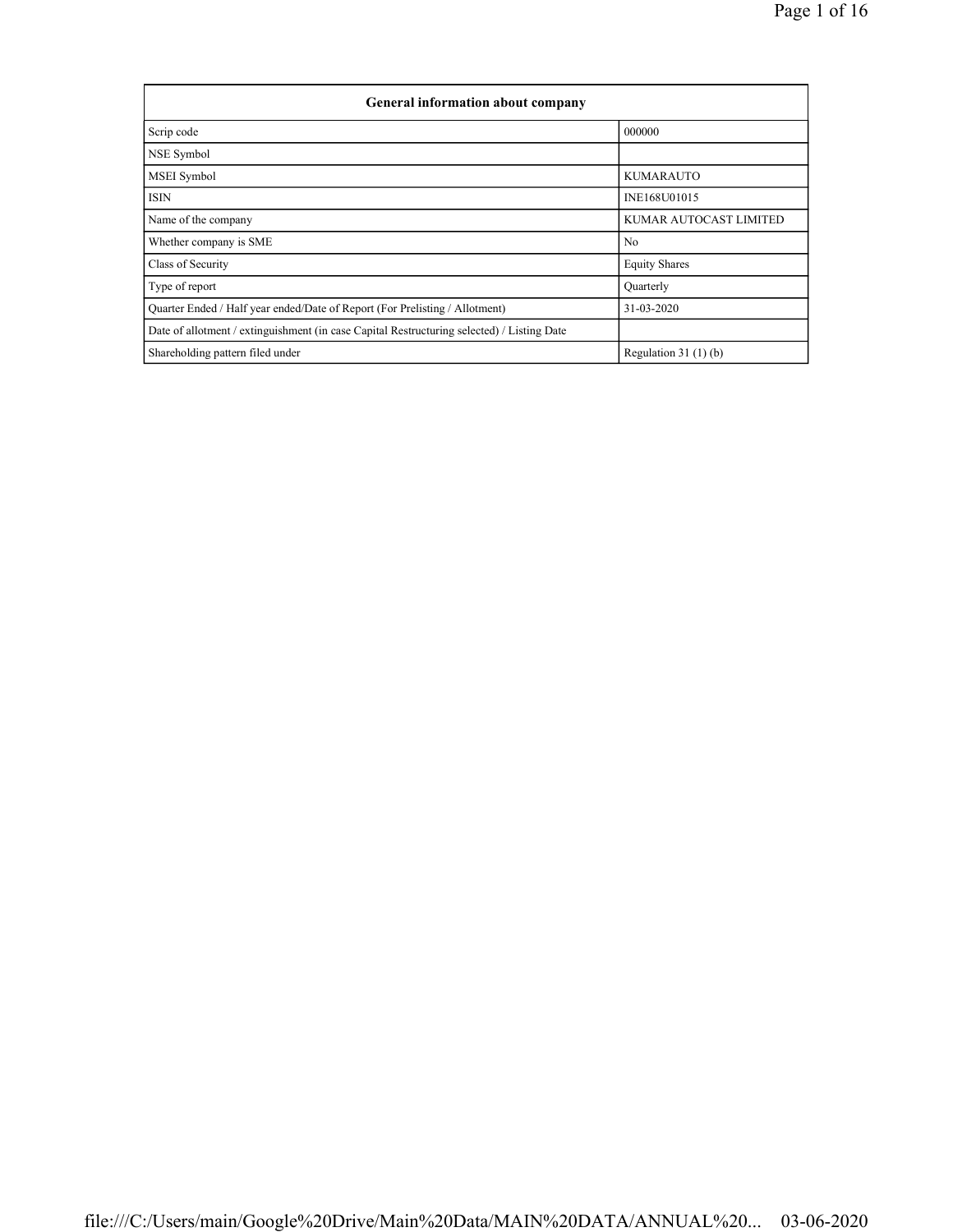|                | <b>Declaration</b>                                                                        |                |                                |                       |                            |  |  |  |  |  |  |
|----------------|-------------------------------------------------------------------------------------------|----------------|--------------------------------|-----------------------|----------------------------|--|--|--|--|--|--|
| Sr.<br>No.     | Particular                                                                                | Yes/No         | Promoter and<br>Promoter Group | Public<br>shareholder | Non Promoter-Non<br>Public |  |  |  |  |  |  |
|                | Whether the Listed Entity has issued any partly paid up<br>shares?                        | N <sub>0</sub> | N <sub>0</sub>                 | N <sub>0</sub>        | No                         |  |  |  |  |  |  |
| $\overline{2}$ | Whether the Listed Entity has issued any Convertible<br>Securities?                       | No             | No                             | N <sub>0</sub>        | N <sub>0</sub>             |  |  |  |  |  |  |
| 3              | Whether the Listed Entity has issued any Warrants?                                        | N <sub>0</sub> | N <sub>0</sub>                 | N <sub>0</sub>        | N <sub>0</sub>             |  |  |  |  |  |  |
| 4              | Whether the Listed Entity has any shares against which<br>depository receipts are issued? | No             | No                             | N <sub>0</sub>        | N <sub>0</sub>             |  |  |  |  |  |  |
| 5              | Whether the Listed Entity has any shares in locked-in?                                    | N <sub>0</sub> | N <sub>0</sub>                 | N <sub>0</sub>        | N <sub>0</sub>             |  |  |  |  |  |  |
| 6              | Whether any shares held by promoters are pledge or<br>otherwise encumbered?               | No             | No                             |                       |                            |  |  |  |  |  |  |
| $\overline{7}$ | Whether company has equity shares with differential<br>voting rights?                     | No             | N <sub>0</sub>                 | N <sub>0</sub>        | N <sub>0</sub>             |  |  |  |  |  |  |
| 8              | Whether the listed entity has any significant beneficial<br>owner?                        | No             |                                |                       |                            |  |  |  |  |  |  |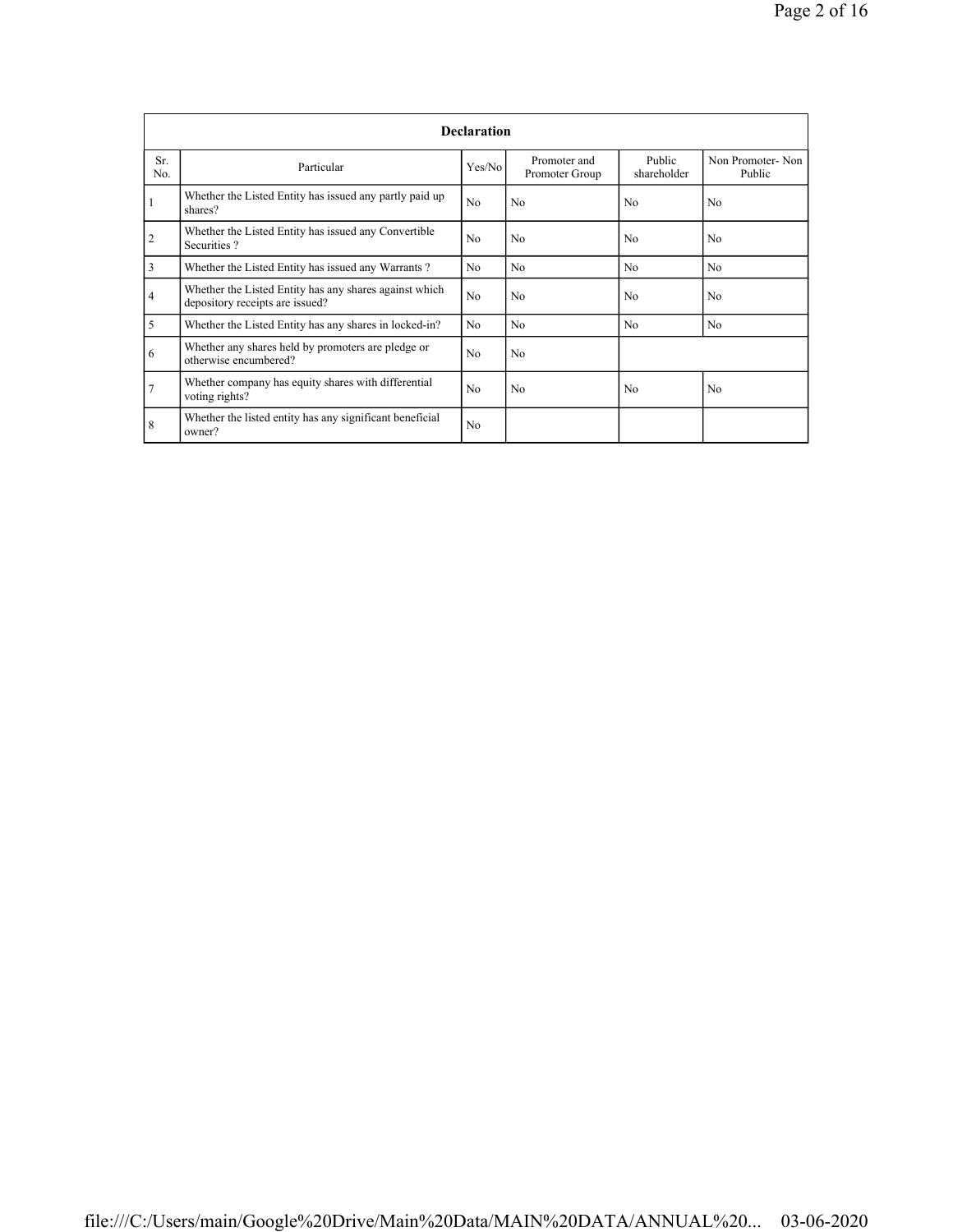|                 | Table I - Summary Statement holding of specified securities |                                  |                                   |                             |                                                                  |                                                                    |                                                                                                                         |                                                                  |               |         |                     |  |  |
|-----------------|-------------------------------------------------------------|----------------------------------|-----------------------------------|-----------------------------|------------------------------------------------------------------|--------------------------------------------------------------------|-------------------------------------------------------------------------------------------------------------------------|------------------------------------------------------------------|---------------|---------|---------------------|--|--|
|                 |                                                             |                                  | No. of                            | No. Of<br>Partly            | No. Of<br>shares<br>underlying<br>Depository<br>Receipts<br>(VI) | Total nos.<br>shares<br>held (VII)<br>$= (IV) +$<br>$(V)$ + $(VI)$ | Shareholding as<br>a % of total no.<br>of shares<br>(calculated as<br>per SCRR, 1957)<br>(VIII) As a % of<br>$(A+B+C2)$ | Number of Voting Rights held in each<br>class of securities (IX) |               |         |                     |  |  |
| Category<br>(1) | Category of<br>shareholder<br>(II)                          | Nos. Of<br>shareholders<br>(III) | fully paid<br>up equity<br>shares | paid-up<br>equity<br>shares |                                                                  |                                                                    |                                                                                                                         | No of Voting (XIV)<br>Rights                                     |               |         | Total as a          |  |  |
|                 |                                                             |                                  | held $(IV)$                       | held<br>(V)                 |                                                                  |                                                                    |                                                                                                                         | Class<br>eg: $X$                                                 | Class<br>eg:y | Total   | $%$ of<br>$(A+B+C)$ |  |  |
| (A)             | Promoter &<br>Promoter<br>Group                             | 6                                | 3756900                           |                             |                                                                  | 3756900                                                            | 72.43                                                                                                                   | 3756900                                                          |               | 3756900 | 72.43               |  |  |
| (B)             | Public                                                      | 100                              | 1430100                           |                             |                                                                  | 1430100                                                            | 27.57                                                                                                                   | 1430100                                                          |               | 1430100 | 27.57               |  |  |
| (C)             | Non<br>Promoter-<br>Non Public                              |                                  |                                   |                             |                                                                  |                                                                    |                                                                                                                         |                                                                  |               |         |                     |  |  |
| (C1)            | <b>Shares</b><br>underlying<br><b>DRs</b>                   |                                  |                                   |                             |                                                                  |                                                                    |                                                                                                                         |                                                                  |               |         |                     |  |  |
| (C2)            | Shares held<br>by<br>Employee<br>Trusts                     |                                  |                                   |                             |                                                                  |                                                                    |                                                                                                                         |                                                                  |               |         |                     |  |  |
|                 | Total                                                       | 106                              | 5187000                           |                             |                                                                  | 5187000                                                            | 100                                                                                                                     | 5187000                                                          |               | 5187000 | 100                 |  |  |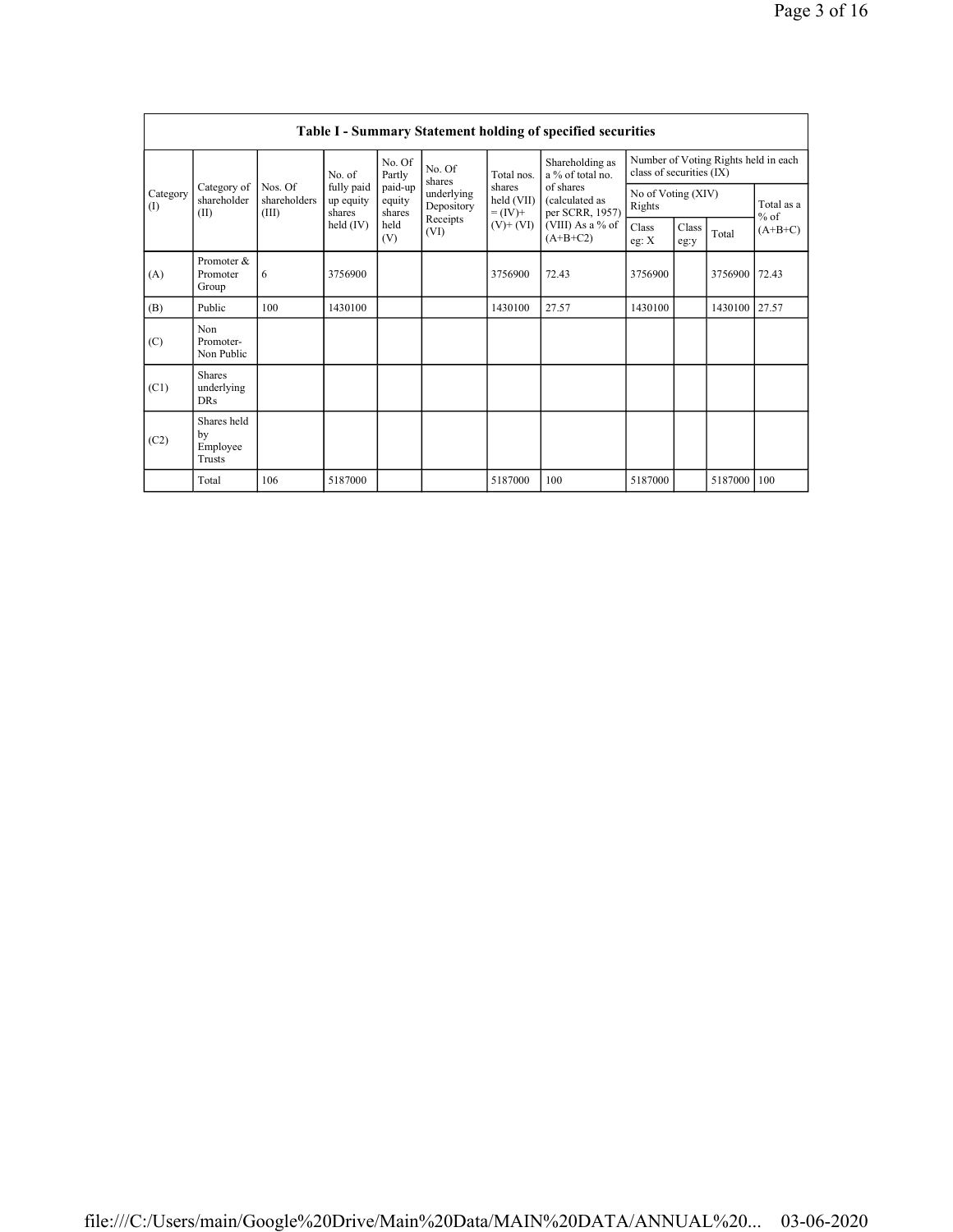|                        | Table I - Summary Statement holding of specified securities |                                                                                         |                                                                                    |                                                                                                               |                                                                                                            |                                          |                                               |                                                                               |                                                |                                       |  |  |  |
|------------------------|-------------------------------------------------------------|-----------------------------------------------------------------------------------------|------------------------------------------------------------------------------------|---------------------------------------------------------------------------------------------------------------|------------------------------------------------------------------------------------------------------------|------------------------------------------|-----------------------------------------------|-------------------------------------------------------------------------------|------------------------------------------------|---------------------------------------|--|--|--|
| Category<br>(1)<br>(A) | Category of<br>shareholder<br>(II)                          | No. Of<br><b>Shares</b><br>Underlying<br>Outstanding<br>convertible<br>securities $(X)$ | No. of<br><b>Shares</b><br>Underlying<br>Outstanding<br><b>Warrants</b><br>$(X_i)$ | No. Of Shares<br>Underlying<br>Outstanding<br>convertible<br>securities and<br>No. Of<br>Warrants (Xi)<br>(a) | Shareholding, as<br>a % assuming full<br>conversion of<br>convertible<br>securities (as a<br>percentage of | Number of<br>Locked in<br>shares $(XII)$ |                                               | Number of<br><b>Shares</b><br>pledged or<br>otherwise<br>encumbered<br>(XIII) |                                                | Number of<br>equity shares<br>held in |  |  |  |
|                        |                                                             |                                                                                         |                                                                                    |                                                                                                               | diluted share<br>capital) $(XI)$ =<br>(VII)+(X) As a $\%$<br>of $(A+B+C2)$                                 | No.<br>(a)                               | As a $%$<br>of total<br>Shares<br>held<br>(b) | No.<br>(a)                                                                    | As a %<br>of total<br><b>Shares</b><br>held(b) | dematerialized<br>form $(XIV)$        |  |  |  |
|                        | Promoter &<br>Promoter<br>Group                             |                                                                                         |                                                                                    |                                                                                                               | 72.43                                                                                                      |                                          |                                               |                                                                               |                                                | 3756900                               |  |  |  |
| (B)                    | Public                                                      |                                                                                         |                                                                                    |                                                                                                               | 27.57                                                                                                      |                                          |                                               |                                                                               |                                                | $\mathbf{0}$                          |  |  |  |
| (C)                    | Non<br>Promoter-<br>Non Public                              |                                                                                         |                                                                                    |                                                                                                               |                                                                                                            |                                          |                                               |                                                                               |                                                |                                       |  |  |  |
| (C1)                   | <b>Shares</b><br>underlying<br><b>DRs</b>                   |                                                                                         |                                                                                    |                                                                                                               |                                                                                                            |                                          |                                               |                                                                               |                                                |                                       |  |  |  |
| (C2)                   | Shares held<br>by<br>Employee<br>Trusts                     |                                                                                         |                                                                                    |                                                                                                               |                                                                                                            |                                          |                                               |                                                                               |                                                |                                       |  |  |  |
|                        | Total                                                       |                                                                                         |                                                                                    |                                                                                                               | 100                                                                                                        |                                          |                                               |                                                                               |                                                | 3756900                               |  |  |  |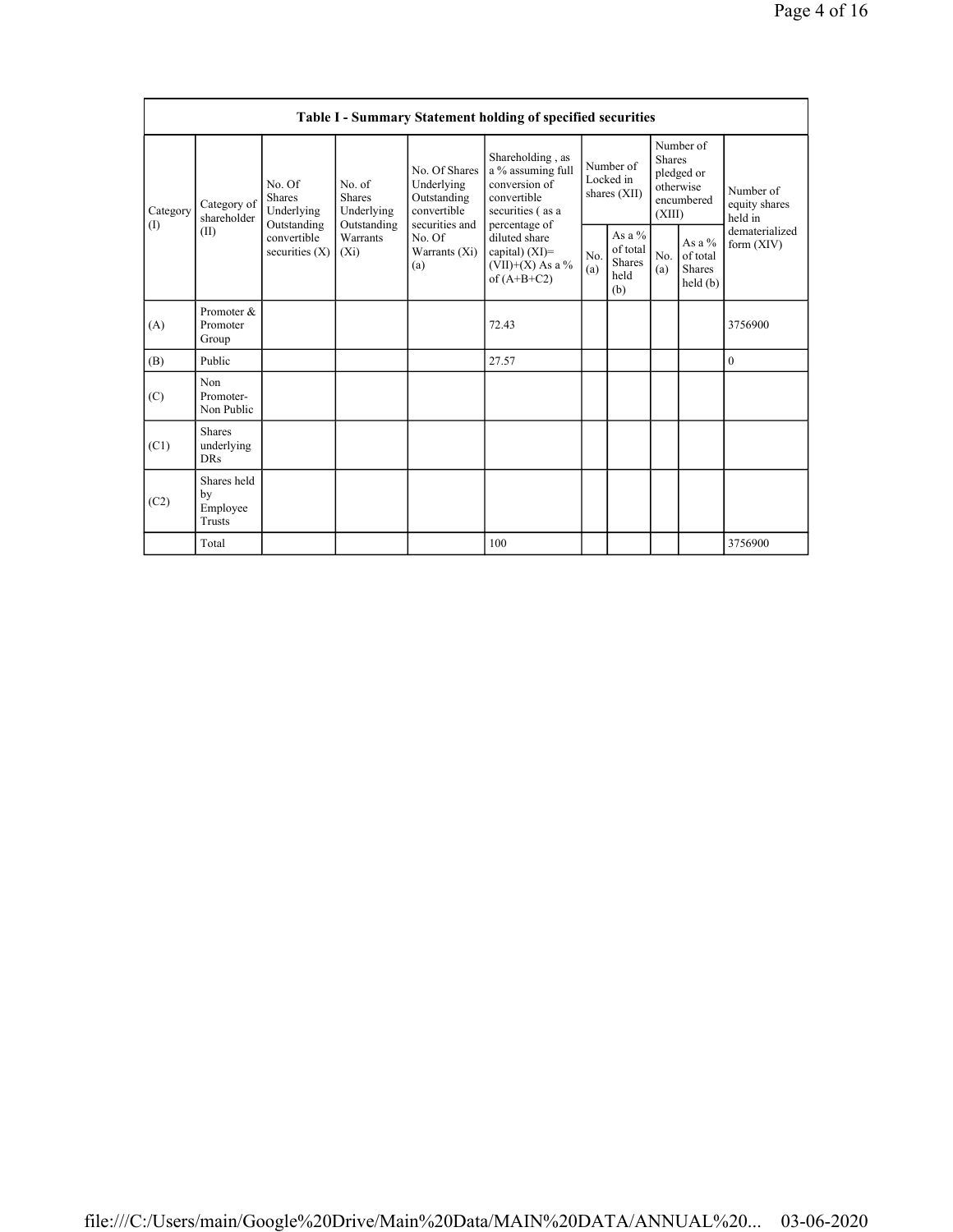|                                                                                             | Table II - Statement showing shareholding pattern of the Promoter and Promoter Group                                |                                  |                             |                                                |                                                |                             |                                                                                         |                              |               |                                                                  |                           |  |  |
|---------------------------------------------------------------------------------------------|---------------------------------------------------------------------------------------------------------------------|----------------------------------|-----------------------------|------------------------------------------------|------------------------------------------------|-----------------------------|-----------------------------------------------------------------------------------------|------------------------------|---------------|------------------------------------------------------------------|---------------------------|--|--|
|                                                                                             |                                                                                                                     |                                  | No. of<br>fully             | No.<br>Of<br>Partly                            | No. Of                                         | Total<br>nos.               | Shareholding<br>as a % of total                                                         |                              |               | Number of Voting Rights held in<br>each class of securities (IX) |                           |  |  |
| Sr.                                                                                         | Category & Name<br>of the<br>Shareholders (I)                                                                       | Nos. Of<br>shareholders<br>(III) | paid up<br>equity<br>shares | paid-<br>up<br>equity<br>shares<br>held<br>(V) | shares<br>underlying<br>Depository<br>Receipts | shares<br>held<br>$(VII) =$ | no. of shares<br>(calculated as<br>per SCRR,<br>1957) (VIII)<br>As a % of<br>$(A+B+C2)$ | No of Voting (XIV)<br>Rights |               |                                                                  | Total<br>as a $%$<br>of   |  |  |
|                                                                                             |                                                                                                                     |                                  | held<br>(IV)                |                                                | (VI)                                           | $(IV)+(V)$<br>$+ (VI)$      |                                                                                         | Class<br>eg: $X$             | Class<br>eg:y | Total                                                            | Total<br>Voting<br>rights |  |  |
| A                                                                                           | Table II - Statement showing shareholding pattern of the Promoter and Promoter Group                                |                                  |                             |                                                |                                                |                             |                                                                                         |                              |               |                                                                  |                           |  |  |
| (1)                                                                                         | Indian                                                                                                              |                                  |                             |                                                |                                                |                             |                                                                                         |                              |               |                                                                  |                           |  |  |
| (a)                                                                                         | Individuals/Hindu<br>undivided Family                                                                               | 6                                | 3756900                     |                                                |                                                | 3756900                     | 72.43                                                                                   | 3756900                      |               | 3756900                                                          | 72.43                     |  |  |
| Sub-Total (A)<br>(1)                                                                        |                                                                                                                     | 6                                | 3756900                     |                                                |                                                | 3756900                     | 72.43                                                                                   | 3756900                      |               | 3756900                                                          | 72.43                     |  |  |
| (2)                                                                                         | Foreign                                                                                                             |                                  |                             |                                                |                                                |                             |                                                                                         |                              |               |                                                                  |                           |  |  |
| Total<br>Shareholding<br>of Promoter<br>and Promoter<br>Group $(A)=$<br>$(A)(1)+(A)$<br>(2) |                                                                                                                     | 6                                | 3756900                     |                                                |                                                | 3756900                     | 72.43                                                                                   | 3756900                      |               | 3756900                                                          | 72.43                     |  |  |
| $\, {\bf B}$                                                                                | Table III - Statement showing shareholding pattern of the Public shareholder                                        |                                  |                             |                                                |                                                |                             |                                                                                         |                              |               |                                                                  |                           |  |  |
| (1)                                                                                         | Institutions                                                                                                        |                                  |                             |                                                |                                                |                             |                                                                                         |                              |               |                                                                  |                           |  |  |
| (3)                                                                                         | Non-institutions                                                                                                    |                                  |                             |                                                |                                                |                             |                                                                                         |                              |               |                                                                  |                           |  |  |
| (a(i))                                                                                      | Individuals -<br>i.Individual<br>shareholders<br>holding nominal<br>share capital up to<br>Rs. 2 lakhs.             | 85                               | 466200                      |                                                |                                                | 466200                      | 8.99                                                                                    | 466200                       |               | 466200                                                           | 8.99                      |  |  |
| (a(ii))                                                                                     | Individuals - ii.<br>Individual<br>shareholders<br>holding nominal<br>share capital in<br>excess of Rs. 2<br>lakhs. | 15                               | 963900                      |                                                |                                                | 963900                      | 18.58                                                                                   | 963900                       |               | 963900                                                           | 18.58                     |  |  |
| Sub-Total (B)<br>(3)                                                                        |                                                                                                                     | 100                              | 1430100                     |                                                |                                                | 1430100                     | 27.57                                                                                   | 1430100                      |               | 1430100   27.57                                                  |                           |  |  |
| <b>Total Public</b><br>Shareholding<br>$(B)= (B)(1) +$<br>$(B)(2)+(B)(3)$                   |                                                                                                                     | 100                              | 1430100                     |                                                |                                                | 1430100                     | 27.57                                                                                   | 1430100                      |               | 1430100 27.57                                                    |                           |  |  |
| C                                                                                           | Table IV - Statement showing shareholding pattern of the Non Promoter-Non Public shareholder                        |                                  |                             |                                                |                                                |                             |                                                                                         |                              |               |                                                                  |                           |  |  |
| Total<br>$(A+B+C2)$                                                                         |                                                                                                                     | 106                              | 5187000                     |                                                |                                                | 5187000                     | 100                                                                                     | 5187000                      |               | 5187000                                                          | 100                       |  |  |
| Total<br>$(A+B+C)$                                                                          |                                                                                                                     | 106                              | 5187000                     |                                                |                                                | 5187000                     | 100                                                                                     | 5187000                      |               | 5187000                                                          | 100                       |  |  |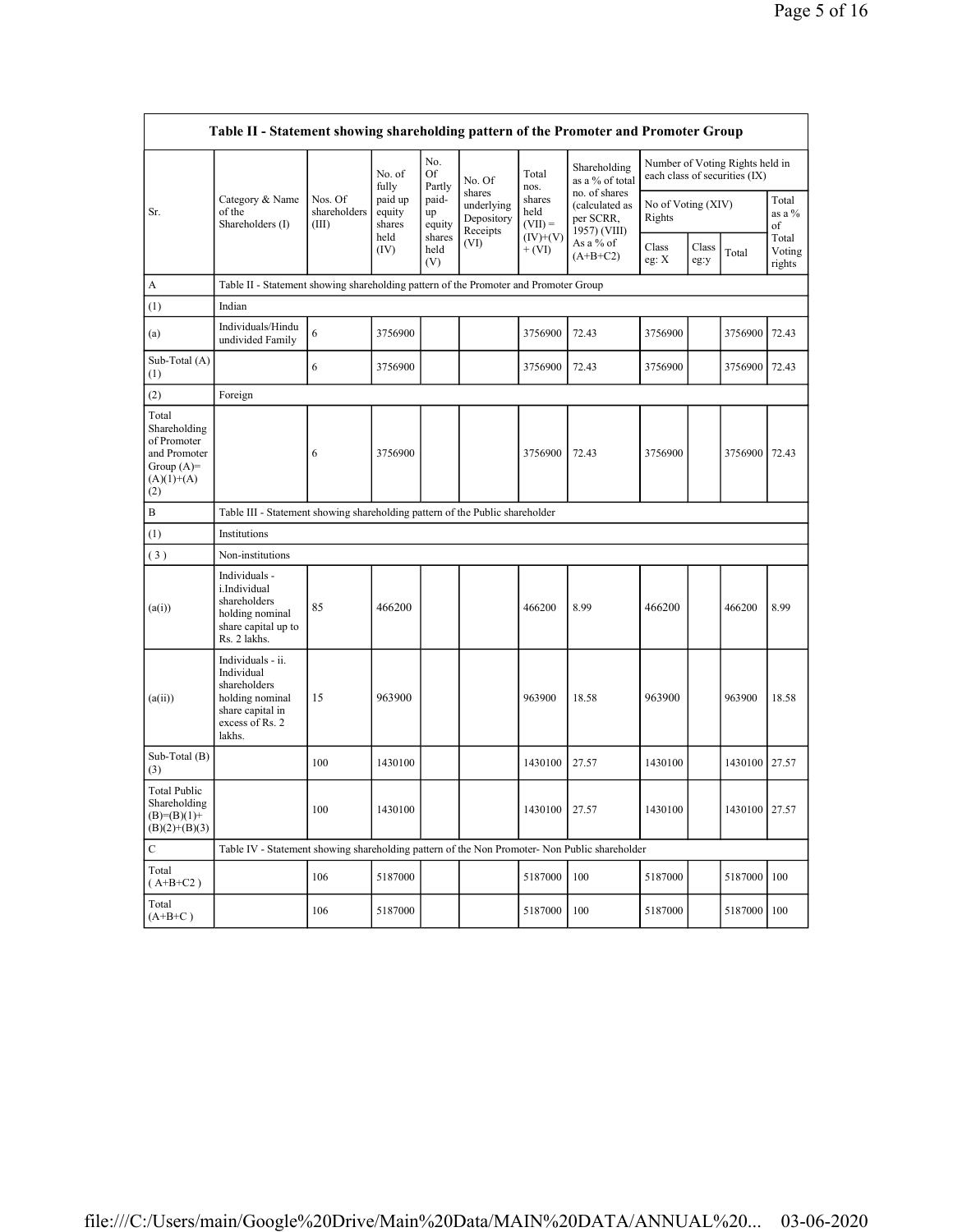|                                                                                          |                                            |                              |                                                           | Table II - Statement showing shareholding pattern of the Promoter and Promoter Group          |                                        |                                                      |                                                                               |                                                  |                                       |  |  |
|------------------------------------------------------------------------------------------|--------------------------------------------|------------------------------|-----------------------------------------------------------|-----------------------------------------------------------------------------------------------|----------------------------------------|------------------------------------------------------|-------------------------------------------------------------------------------|--------------------------------------------------|---------------------------------------|--|--|
| Sr.                                                                                      | No. Of Shares<br>Underlying<br>Outstanding | No. of Shares<br>Underlying  | No. Of Shares<br>Underlying<br>Outstanding<br>convertible | Shareholding, as a<br>% assuming full<br>conversion of<br>convertible<br>securities (as a     | Number of<br>Locked in<br>shares (XII) |                                                      | Number of<br><b>Shares</b><br>pledged or<br>otherwise<br>encumbered<br>(XIII) |                                                  | Number of<br>equity shares<br>held in |  |  |
|                                                                                          | convertible<br>securities $(X)$            | Outstanding<br>Warrants (Xi) | securities and<br>No. Of<br>Warrants (Xi)<br>(a)          | percentage of diluted<br>share capital) (XI)=<br>$(VII)+(X)$ As a % of<br>$(A+B+C2)$          | No.<br>(a)                             | As a $%$<br>of total<br><b>Shares</b><br>held<br>(b) | No.<br>(a)                                                                    | As a $%$<br>of total<br><b>Shares</b><br>held(b) | dematerialized<br>form $(XIV)$        |  |  |
| A                                                                                        |                                            |                              |                                                           | Table II - Statement showing shareholding pattern of the Promoter and Promoter Group          |                                        |                                                      |                                                                               |                                                  |                                       |  |  |
| (1)                                                                                      | Indian                                     |                              |                                                           |                                                                                               |                                        |                                                      |                                                                               |                                                  |                                       |  |  |
| (a)                                                                                      |                                            |                              |                                                           | 72.43                                                                                         |                                        |                                                      |                                                                               |                                                  | 3756900                               |  |  |
| Sub-Total (A)<br>(1)                                                                     |                                            |                              |                                                           | 72.43                                                                                         |                                        |                                                      |                                                                               |                                                  | 3756900                               |  |  |
| (2)                                                                                      | Foreign                                    |                              |                                                           |                                                                                               |                                        |                                                      |                                                                               |                                                  |                                       |  |  |
| Total<br>Shareholding of<br>Promoter and<br>Promoter<br>Group $(A)= (A)$<br>$(1)+(A)(2)$ |                                            |                              |                                                           | 72.43                                                                                         |                                        |                                                      |                                                                               |                                                  | 3756900                               |  |  |
| B                                                                                        |                                            |                              |                                                           | Table III - Statement showing shareholding pattern of the Public shareholder                  |                                        |                                                      |                                                                               |                                                  |                                       |  |  |
| (1)                                                                                      | Institutions                               |                              |                                                           |                                                                                               |                                        |                                                      |                                                                               |                                                  |                                       |  |  |
| (3)                                                                                      | Non-institutions                           |                              |                                                           |                                                                                               |                                        |                                                      |                                                                               |                                                  |                                       |  |  |
| (a(i))                                                                                   |                                            |                              |                                                           | 8.99                                                                                          |                                        |                                                      |                                                                               |                                                  | $\boldsymbol{0}$                      |  |  |
| (a(ii))                                                                                  |                                            |                              |                                                           | 18.58                                                                                         |                                        |                                                      |                                                                               |                                                  | $\overline{0}$                        |  |  |
| Sub-Total (B)<br>(3)                                                                     |                                            |                              |                                                           | 27.57                                                                                         |                                        |                                                      |                                                                               |                                                  | 0                                     |  |  |
| <b>Total Public</b><br>Shareholding<br>$(B)= (B)(1)+(B)$<br>$(2)+(B)(3)$                 |                                            |                              |                                                           | 27.57                                                                                         |                                        |                                                      |                                                                               |                                                  | $\boldsymbol{0}$                      |  |  |
| $\mathcal{C}$                                                                            |                                            |                              |                                                           | Table IV - Statement showing shareholding pattern of the Non Promoter- Non Public shareholder |                                        |                                                      |                                                                               |                                                  |                                       |  |  |
| Total<br>$(A+B+C2)$                                                                      |                                            |                              |                                                           | 100                                                                                           |                                        |                                                      |                                                                               |                                                  | 3756900                               |  |  |
| Total<br>$(A+B+C)$                                                                       |                                            |                              |                                                           | 100                                                                                           |                                        |                                                      |                                                                               |                                                  | 3756900                               |  |  |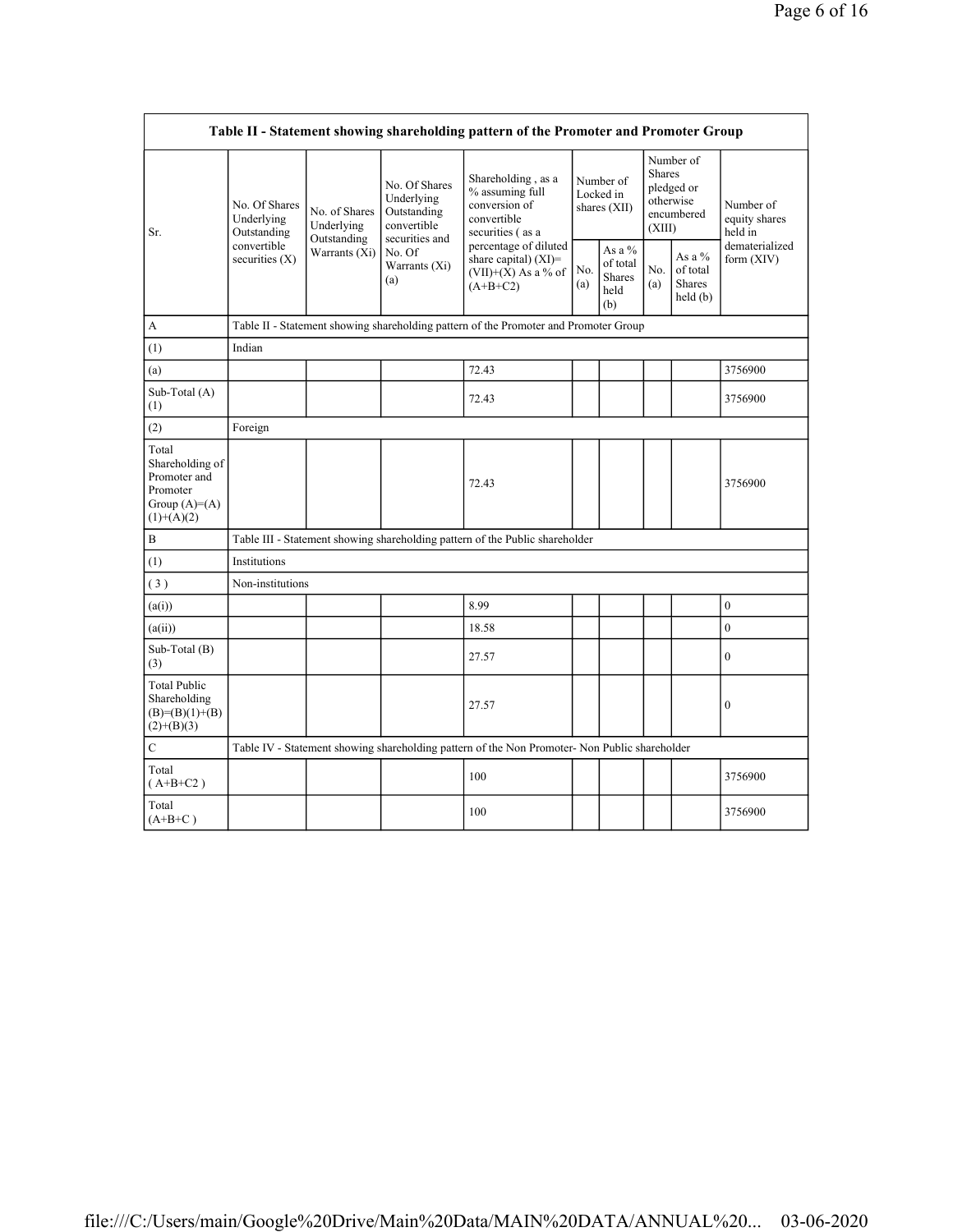|                                                                                                                                                                                              |                                                               |                           | Individuals/Hindu undivided Family |                             |                  |                      |
|----------------------------------------------------------------------------------------------------------------------------------------------------------------------------------------------|---------------------------------------------------------------|---------------------------|------------------------------------|-----------------------------|------------------|----------------------|
| Searial No.                                                                                                                                                                                  | $\mathbf{1}$                                                  | $\overline{c}$            | $\overline{3}$                     | $\overline{4}$              | 5                | 6                    |
| Name of the<br>Shareholders (I)                                                                                                                                                              | <b>ARUN KUMAR</b><br><b>SOOD</b>                              | <b>AJAY KUMAR</b><br>SOOD | <b>ASHISH KUMAR</b><br><b>SOOD</b> | <b>SHAMA</b><br><b>SOOD</b> | <b>ALKA SOOD</b> | <b>SEEMA</b><br>SOOD |
| PAN(II)                                                                                                                                                                                      | AFIPS5564C                                                    | AFIPS5559P                | AIPPS7080P                         | ADGPS3452F                  | ADNPS1282Q       | AIZPS1581R           |
| No. of fully paid<br>up equity shares<br>held $(IV)$                                                                                                                                         | 1762950                                                       | 676200                    | 820050                             | 284550                      | 1050             | 212100               |
| No. Of Partly paid-<br>up equity shares<br>held(V)                                                                                                                                           |                                                               |                           |                                    |                             |                  |                      |
| No. Of shares<br>underlying<br>Depository<br>Receipts (VI)                                                                                                                                   |                                                               |                           |                                    |                             |                  |                      |
| Total nos. shares<br>held $(VII) = (IV) +$<br>$(V)$ + $(VI)$                                                                                                                                 | 1762950                                                       | 676200                    | 820050                             | 284550                      | 1050             | 212100               |
| Shareholding as a<br>% of total no. of<br>shares (calculated<br>as per SCRR,<br>1957) (VIII) As a<br>% of $(A+B+C2)$                                                                         | 33.99                                                         | 13.04                     | 15.81                              | 5.49                        | 0.02             | 4.09                 |
|                                                                                                                                                                                              | Number of Voting Rights held in each class of securities (IX) |                           |                                    |                             |                  |                      |
| Class eg: $X$                                                                                                                                                                                | 1762950                                                       | 676200                    | 820050                             | 284550                      | 1050             | 212100               |
| Class eg:y                                                                                                                                                                                   |                                                               |                           |                                    |                             |                  |                      |
| Total                                                                                                                                                                                        | 1762950                                                       | 676200                    | 820050                             | 284550                      | 1050             | 212100               |
| Total as a % of<br><b>Total Voting rights</b>                                                                                                                                                | 33.99                                                         | 13.04                     | 15.81                              | 5.49                        | 0.02             | 4.09                 |
| No. Of Shares<br>Underlying<br>Outstanding<br>convertible<br>securities $(X)$                                                                                                                |                                                               |                           |                                    |                             |                  |                      |
| No. of Shares<br>Underlying<br>Outstanding<br>Warrants (Xi)                                                                                                                                  |                                                               |                           |                                    |                             |                  |                      |
| No. Of Shares<br>Underlying<br>Outstanding<br>convertible<br>securities and No.<br>Of Warrants (Xi)<br>(a)                                                                                   |                                                               |                           |                                    |                             |                  |                      |
| Shareholding, as a<br>% assuming full<br>conversion of<br>convertible<br>securities (as a<br>percentage of<br>diluted share<br>capital) $(XI) = (VII)$<br>$+(Xi)(a)$ As a % of<br>$(A+B+C2)$ | 33.99                                                         | 13.04                     | 15.81                              | 5.49                        | 0.02             | 4.09                 |
| Number of Locked in shares (XII)                                                                                                                                                             |                                                               |                           |                                    |                             |                  |                      |
| No. $(a)$                                                                                                                                                                                    |                                                               |                           |                                    |                             |                  |                      |
| As a % of total<br>Shares held (b)                                                                                                                                                           |                                                               |                           |                                    |                             |                  |                      |
|                                                                                                                                                                                              | Number of Shares pledged or otherwise encumbered (XIII)       |                           |                                    |                             |                  |                      |
| No. $(a)$                                                                                                                                                                                    |                                                               |                           |                                    |                             |                  |                      |
| As a % of total<br>Shares held (b)                                                                                                                                                           |                                                               |                           |                                    |                             |                  |                      |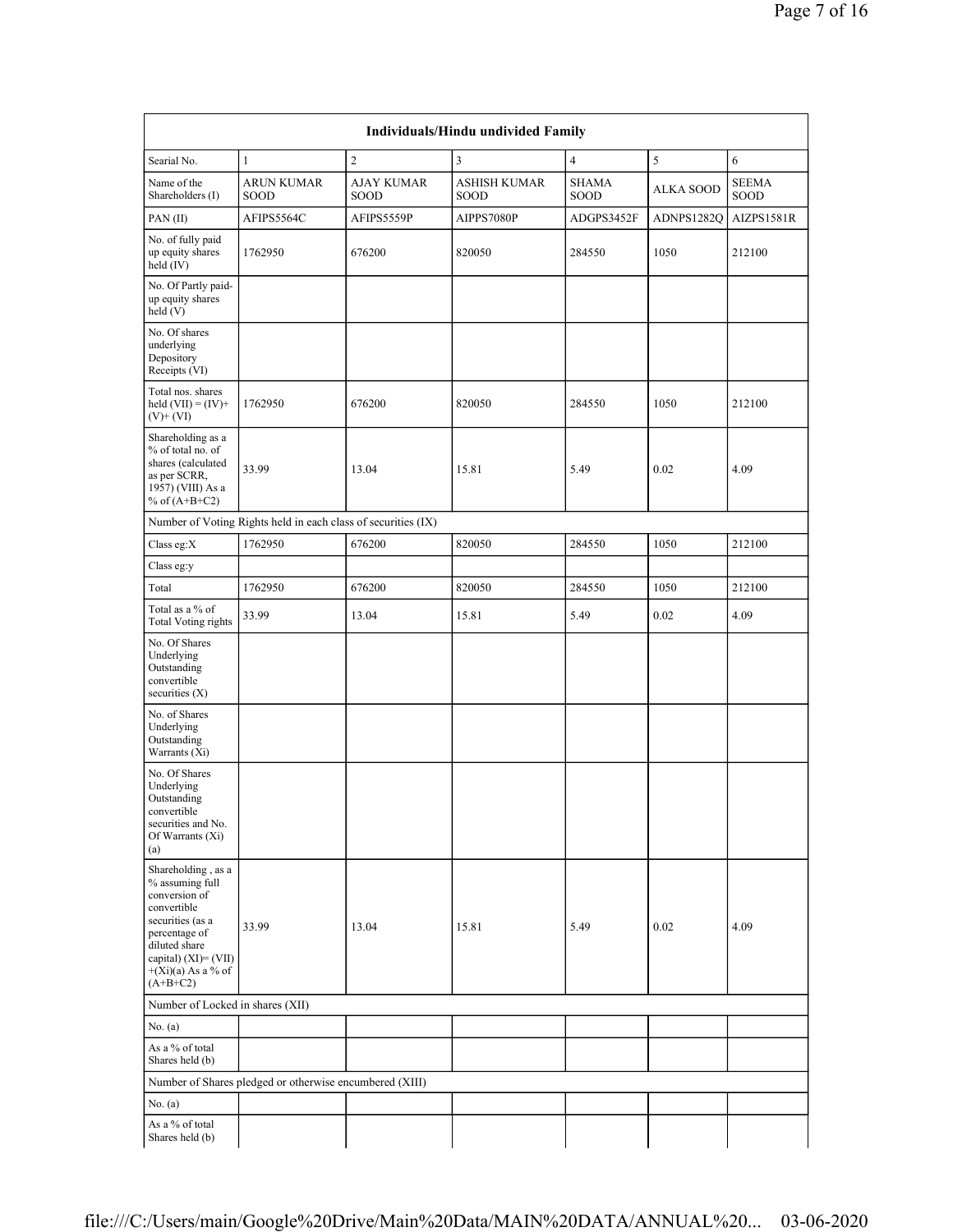| Number of equity<br>shares held in<br>dematerialized<br>form $(XIV)$ | 1762950  | 676200   | 820050   | 284550   | 1050     | 212100   |  |  |  |
|----------------------------------------------------------------------|----------|----------|----------|----------|----------|----------|--|--|--|
| Reason for not providing PAN                                         |          |          |          |          |          |          |  |  |  |
| Reason for not<br>providing PAN                                      |          |          |          |          |          |          |  |  |  |
| Shareholder type                                                     | Promoter | Promoter | Promoter | Promoter | Promoter | Promoter |  |  |  |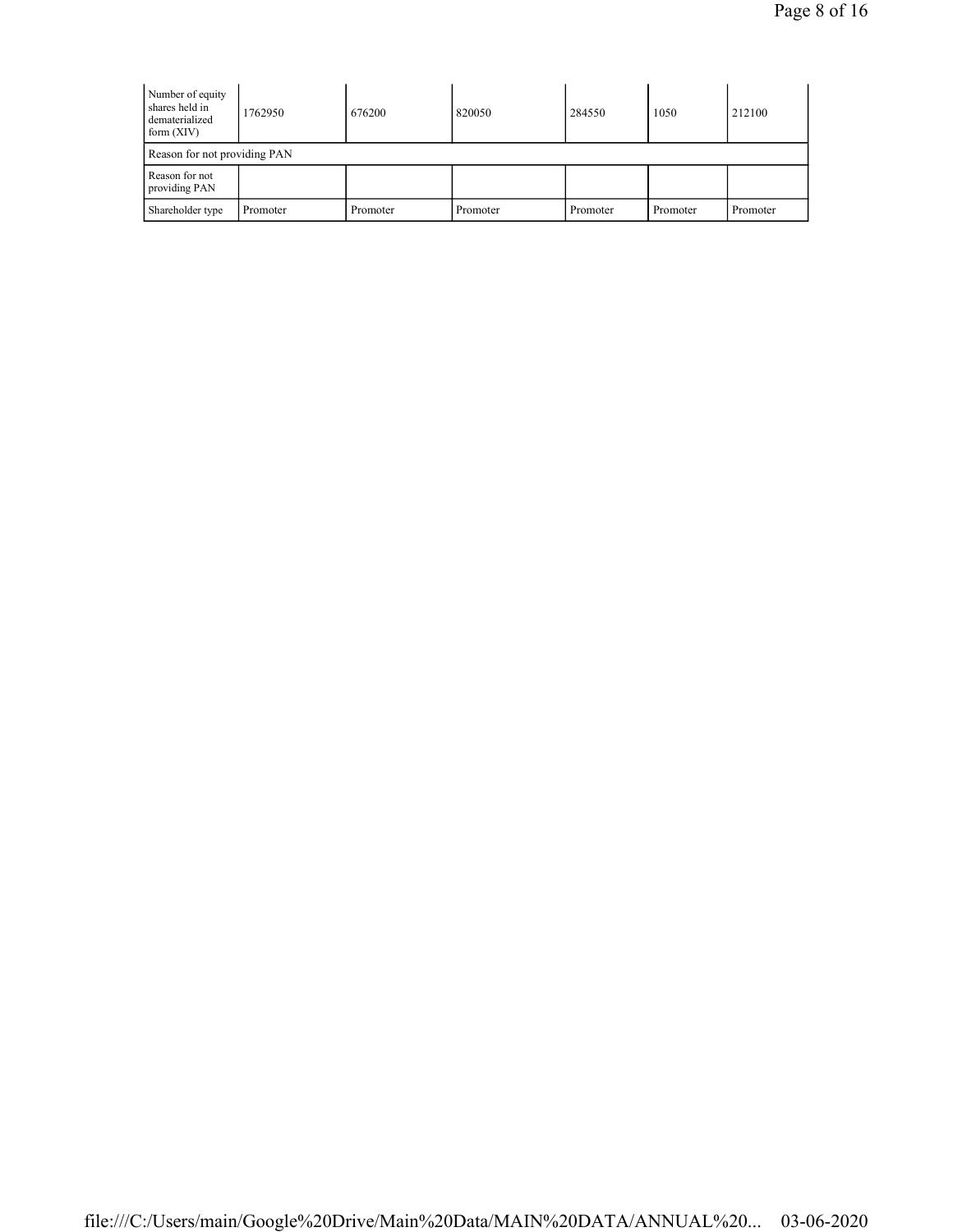|                                                                                                                                                                                           | Individuals/Hindu undivided Family                            |  |  |  |  |  |  |  |  |
|-------------------------------------------------------------------------------------------------------------------------------------------------------------------------------------------|---------------------------------------------------------------|--|--|--|--|--|--|--|--|
| Searial No.                                                                                                                                                                               |                                                               |  |  |  |  |  |  |  |  |
| Name of the<br>Shareholders (I)                                                                                                                                                           | Click here to go back                                         |  |  |  |  |  |  |  |  |
| PAN(II)                                                                                                                                                                                   | Total                                                         |  |  |  |  |  |  |  |  |
| No. of fully paid<br>up equity shares<br>held (IV)                                                                                                                                        | 3756900                                                       |  |  |  |  |  |  |  |  |
| No. Of Partly paid-<br>up equity shares<br>held $(V)$                                                                                                                                     |                                                               |  |  |  |  |  |  |  |  |
| No. Of shares<br>underlying<br>Depository<br>Receipts (VI)                                                                                                                                |                                                               |  |  |  |  |  |  |  |  |
| Total nos. shares<br>held $(VII) = (IV) +$<br>$(V)$ + $(VI)$                                                                                                                              | 3756900                                                       |  |  |  |  |  |  |  |  |
| Shareholding as a<br>% of total no. of<br>shares (calculated<br>as per SCRR,<br>1957) (VIII) As a<br>% of $(A+B+C2)$                                                                      | 72.43                                                         |  |  |  |  |  |  |  |  |
|                                                                                                                                                                                           | Number of Voting Rights held in each class of securities (IX) |  |  |  |  |  |  |  |  |
| Class eg: $X$                                                                                                                                                                             | 3756900                                                       |  |  |  |  |  |  |  |  |
| Class eg:y                                                                                                                                                                                |                                                               |  |  |  |  |  |  |  |  |
| Total                                                                                                                                                                                     | 3756900                                                       |  |  |  |  |  |  |  |  |
| Total as a % of<br><b>Total Voting rights</b>                                                                                                                                             | 72.43                                                         |  |  |  |  |  |  |  |  |
| No. Of Shares<br>Underlying<br>Outstanding<br>convertible<br>securities (X)                                                                                                               |                                                               |  |  |  |  |  |  |  |  |
| No. of Shares<br>Underlying<br>Outstanding<br>Warrants (Xi)                                                                                                                               |                                                               |  |  |  |  |  |  |  |  |
| No. Of Shares<br>Underlying<br>Outstanding<br>convertible<br>securities and No.<br>Of Warrants (Xi)<br>(a)                                                                                |                                                               |  |  |  |  |  |  |  |  |
| Shareholding, as a<br>% assuming full<br>conversion of<br>convertible<br>securities (as a<br>percentage of<br>diluted share<br>capital) (XI)= (VII)<br>$+(Xi)(a)$ As a % of<br>$(A+B+C2)$ | 72.43                                                         |  |  |  |  |  |  |  |  |
| Number of Locked in shares (XII)                                                                                                                                                          |                                                               |  |  |  |  |  |  |  |  |
| No. $(a)$                                                                                                                                                                                 |                                                               |  |  |  |  |  |  |  |  |
| As a % of total<br>Shares held (b)                                                                                                                                                        |                                                               |  |  |  |  |  |  |  |  |
|                                                                                                                                                                                           | Number of Shares pledged or otherwise encumbered (XIII)       |  |  |  |  |  |  |  |  |
| No. $(a)$                                                                                                                                                                                 |                                                               |  |  |  |  |  |  |  |  |
| As a % of total<br>Shares held (b)                                                                                                                                                        |                                                               |  |  |  |  |  |  |  |  |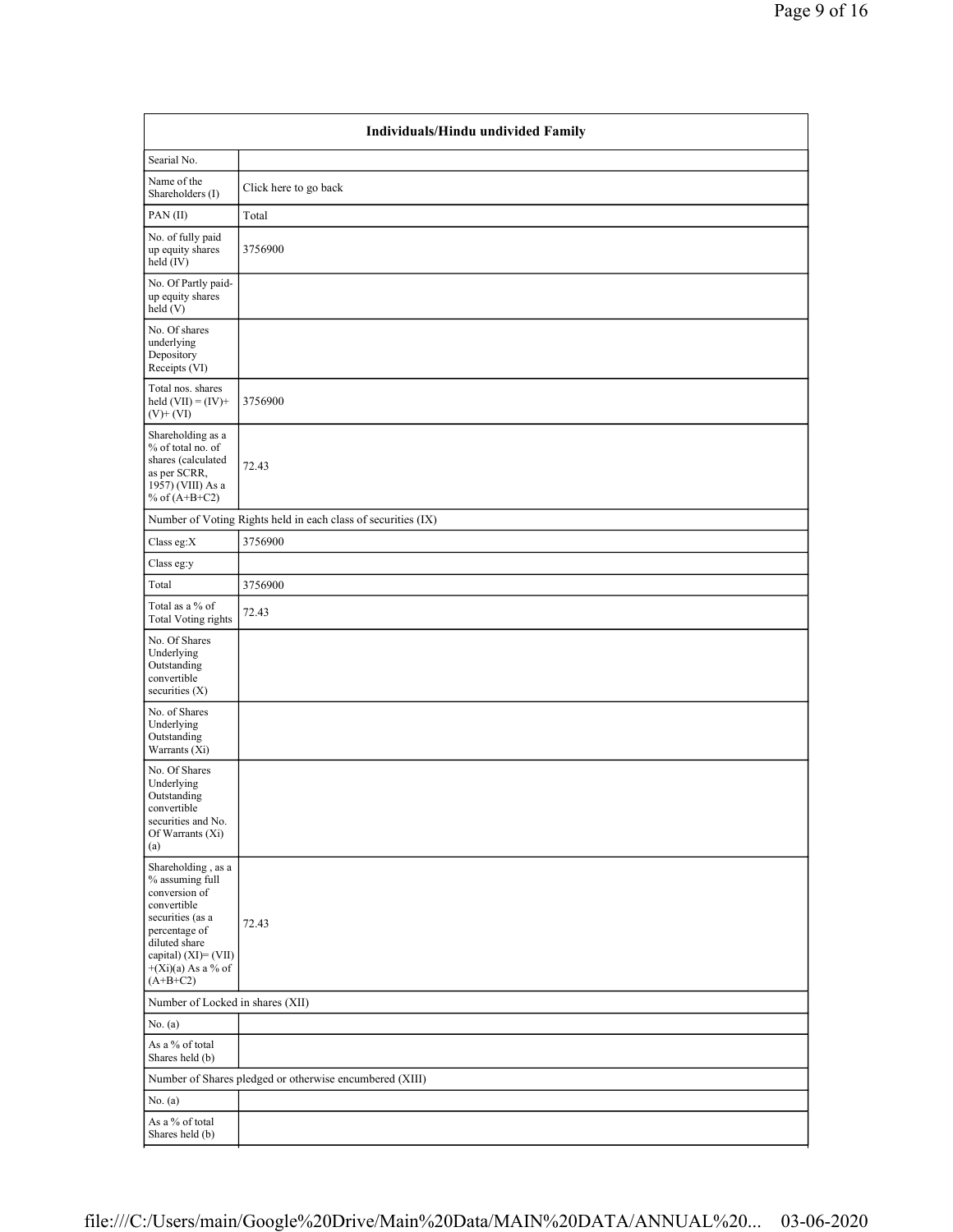| Number of equity<br>shares held in<br>dematerialized<br>form $(XIV)$ | 3756900 |
|----------------------------------------------------------------------|---------|
| Reason for not providing PAN                                         |         |
| Reason for not<br>providing PAN                                      |         |
| Shareholder type                                                     |         |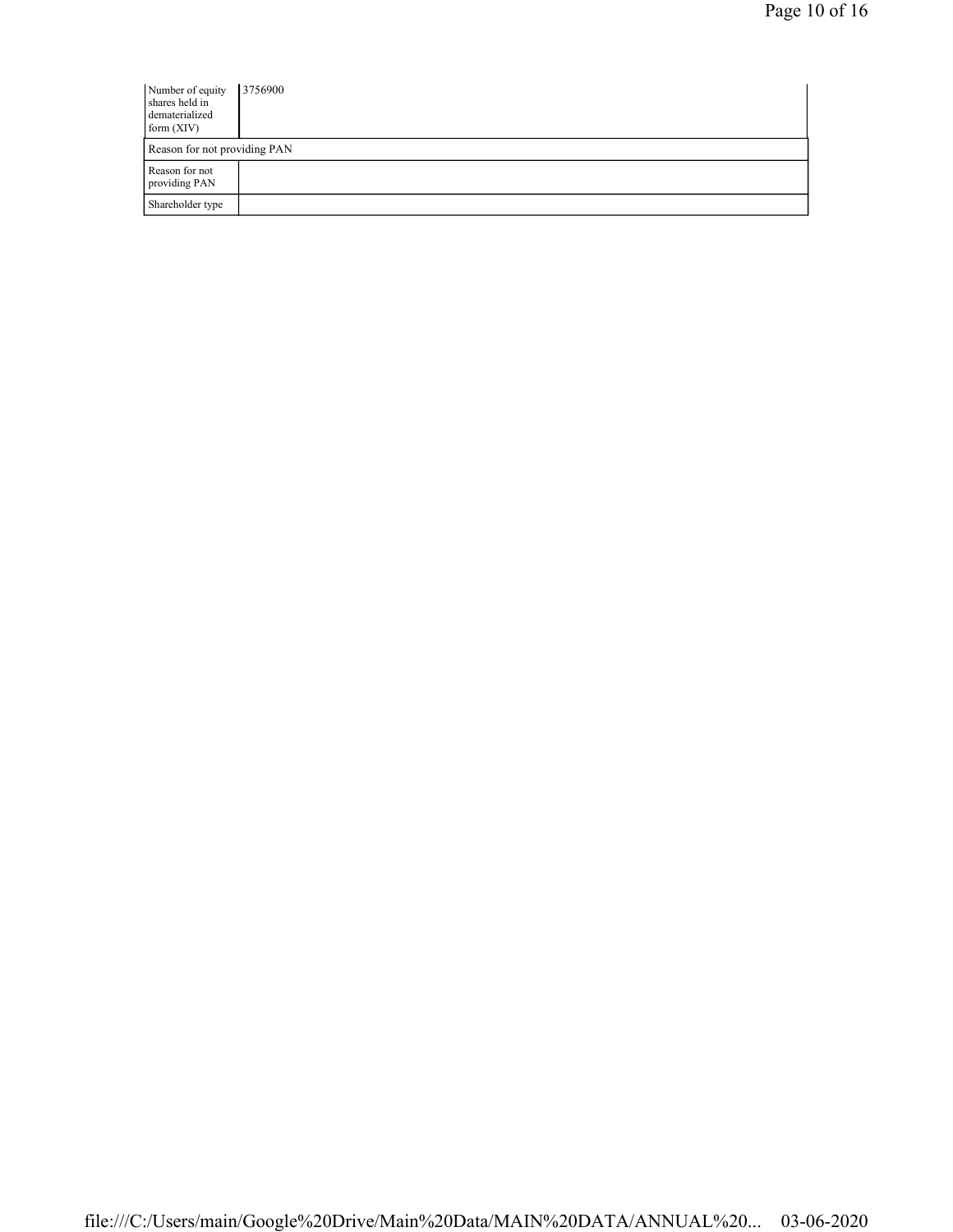| Searial No.                                                                                                                                                                              | $\mathbf{1}$                                   | $\sqrt{2}$                                        | $\overline{\mathbf{3}}$        | $\overline{4}$                           | 5                          | 6                            | $\overline{\mathcal{I}}$ |
|------------------------------------------------------------------------------------------------------------------------------------------------------------------------------------------|------------------------------------------------|---------------------------------------------------|--------------------------------|------------------------------------------|----------------------------|------------------------------|--------------------------|
| Name of the<br>Shareholders (I)                                                                                                                                                          | <b>RAGBIR</b><br><b>SINGH</b><br><b>PANCAL</b> | <b>PARAMJEET</b><br>$\mathop{\rm SINGH}\nolimits$ | <b>RAJINDER</b><br><b>KAUR</b> | PREET<br><b>MOHINDER</b><br><b>SINGH</b> | VINOD<br><b>SAGAR SOOD</b> | <b>RENU</b><br><b>SHARMA</b> | RAKESH<br><b>DHANDA</b>  |
| PAN(II)                                                                                                                                                                                  | BANPS9105E                                     | AENPS9340L                                        | ACNPK2410K                     | ANLPS3772R                               | AHWPS9340L                 | ADTPS7600N                   | ZZZZZ9999Z               |
| No. of fully paid<br>up equity shares<br>held (IV)                                                                                                                                       | 212100                                         | 105000                                            | 86100                          | 84000                                    | 73500                      | 73500                        | 54600                    |
| No. Of Partly paid-<br>up equity shares<br>held $(V)$                                                                                                                                    |                                                |                                                   |                                |                                          |                            |                              |                          |
| No. Of shares<br>underlying<br>Depository<br>Receipts (VI)                                                                                                                               |                                                |                                                   |                                |                                          |                            |                              |                          |
| Total nos. shares<br>held $(VII) = (IV) +$<br>$(V)$ + $(VI)$                                                                                                                             | 212100                                         | 105000                                            | 86100                          | 84000                                    | 73500                      | 73500                        | 54600                    |
| Shareholding as a<br>% of total no. of<br>shares (calculated<br>as per SCRR,<br>1957) (VIII) As a<br>% of $(A+B+C2)$                                                                     | 4.09                                           | 2.02                                              | 1.66                           | 1.62                                     | 1.42                       | 1.42                         | 1.05                     |
| Number of Voting Rights held in each class of securities (IX)                                                                                                                            |                                                |                                                   |                                |                                          |                            |                              |                          |
| Class eg: X                                                                                                                                                                              | 212100                                         | 105000                                            | 86100                          | 84000                                    | 73500                      | 73500                        | 54600                    |
| Class eg:y                                                                                                                                                                               |                                                |                                                   |                                |                                          |                            |                              |                          |
| Total                                                                                                                                                                                    | 212100                                         | 105000                                            | 86100                          | 84000                                    | 73500                      | 73500                        | 54600                    |
| Total as a % of<br><b>Total Voting rights</b>                                                                                                                                            | 4.09                                           | 2.02                                              | 1.66                           | 1.62                                     | 1.42                       | 1.42                         | 1.05                     |
| No. Of Shares<br>Underlying<br>Outstanding<br>convertible<br>securities $(X)$                                                                                                            |                                                |                                                   |                                |                                          |                            |                              |                          |
| No. of Shares<br>Underlying<br>Outstanding<br>Warrants (Xi)                                                                                                                              |                                                |                                                   |                                |                                          |                            |                              |                          |
| No. Of Shares<br>Underlying<br>Outstanding<br>convertible<br>securities and No.<br>Of Warrants (Xi)<br>(a)                                                                               |                                                |                                                   |                                |                                          |                            |                              |                          |
| Shareholding, as a<br>% assuming full<br>conversion of<br>convertible<br>securities (as a<br>percentage of<br>diluted share<br>capital) $(XI) = (VII)$<br>$+(X)$ As a % of<br>$(A+B+C2)$ | 4.09                                           | 2.02                                              | 1.66                           | 1.62                                     | 1.42                       | 1.42                         | 1.05                     |
| Number of Locked in shares (XII)                                                                                                                                                         |                                                |                                                   |                                |                                          |                            |                              |                          |
| No. $(a)$                                                                                                                                                                                |                                                |                                                   |                                |                                          |                            |                              |                          |
| As a % of total<br>Shares held (b)                                                                                                                                                       |                                                |                                                   |                                |                                          |                            |                              |                          |
| Number of equity<br>shares held in<br>dematerialized                                                                                                                                     | $\boldsymbol{0}$                               | $\mathbf{0}$                                      | $\boldsymbol{0}$               | $\boldsymbol{0}$                         | $\boldsymbol{0}$           | $\boldsymbol{0}$             | $\boldsymbol{0}$         |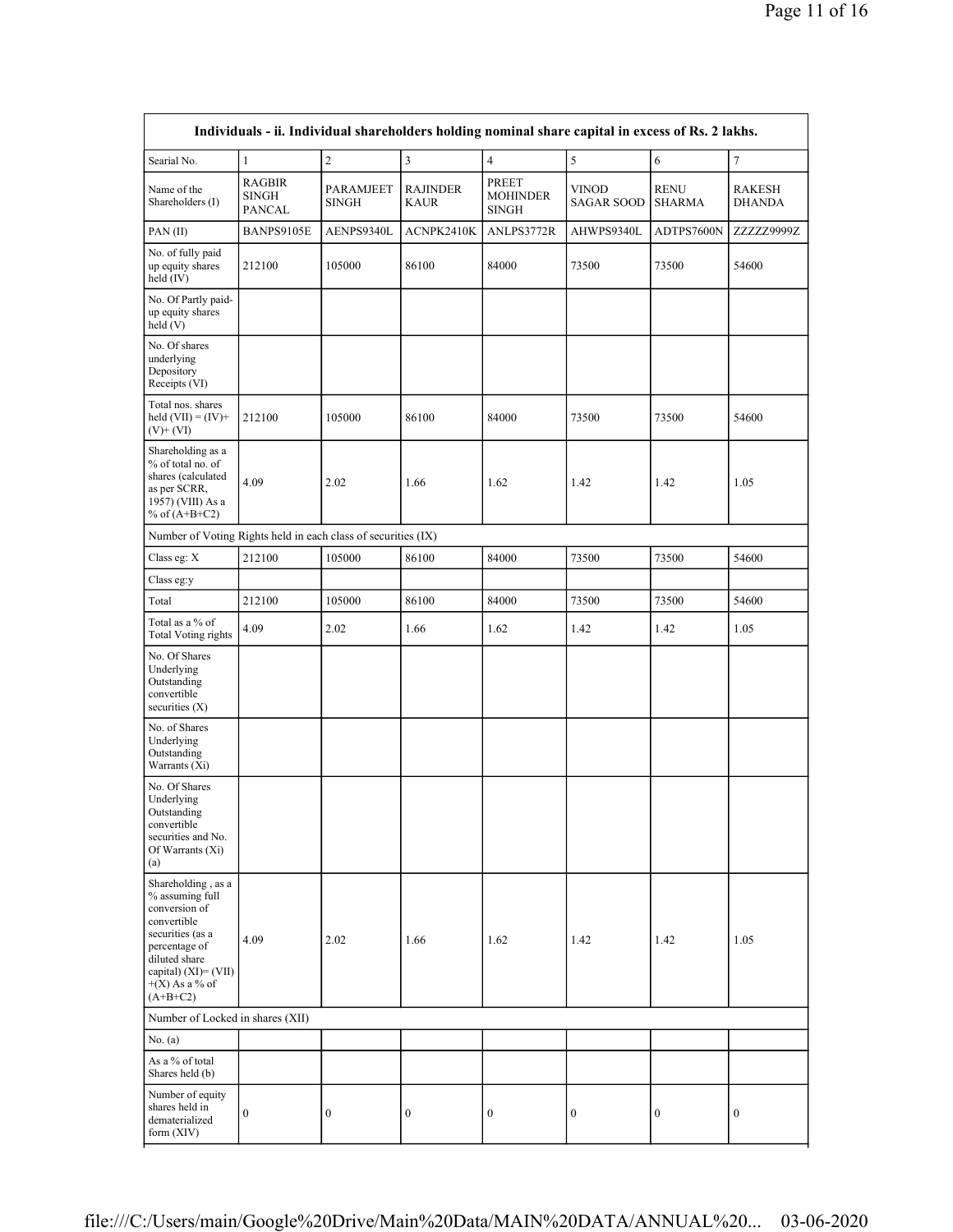| Reason for not providing PAN    |  |                              |  |
|---------------------------------|--|------------------------------|--|
| Reason for not<br>providing PAN |  | Textual<br>Information $(1)$ |  |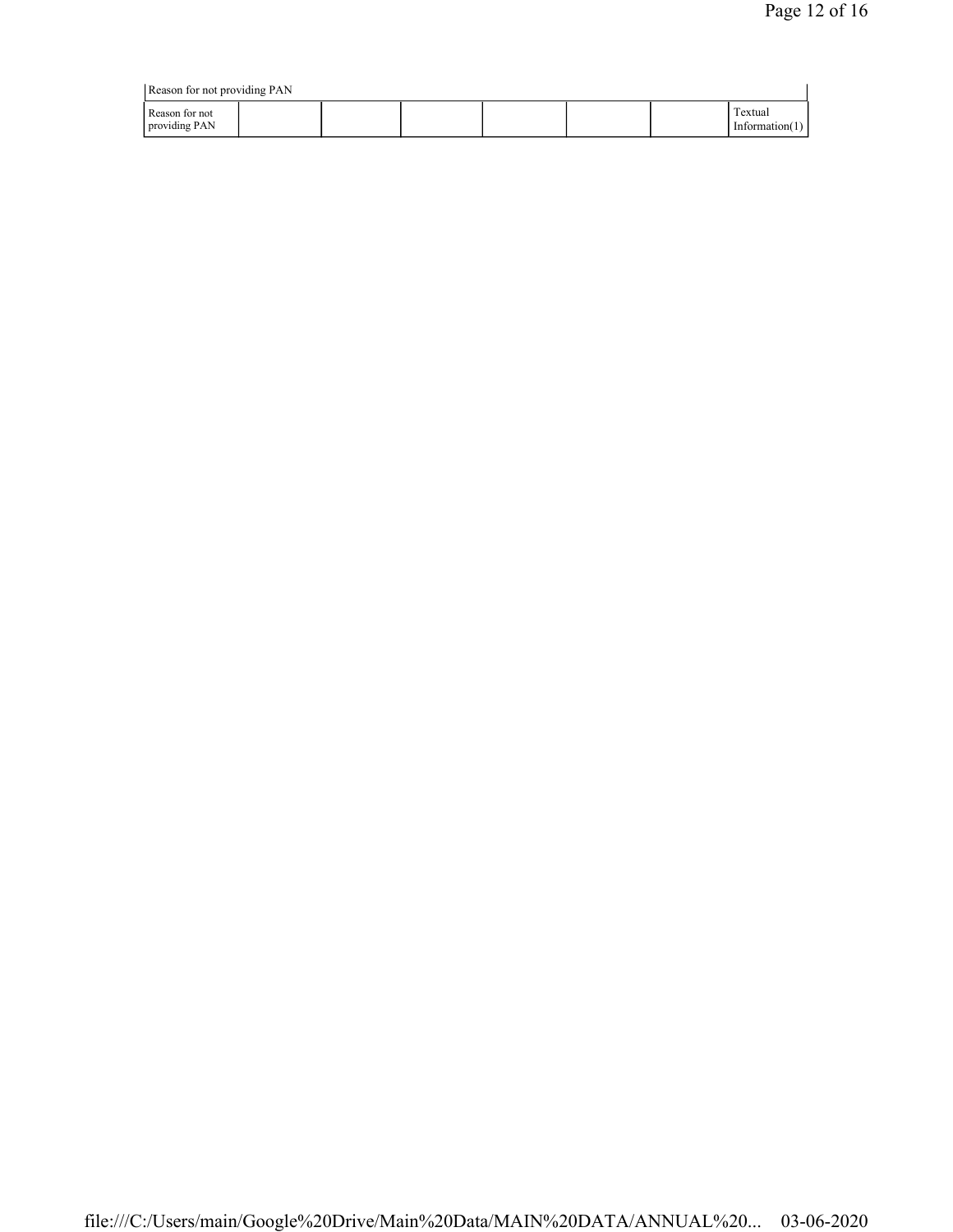| Searial No.                                                                                                                                                                              |                                                               |
|------------------------------------------------------------------------------------------------------------------------------------------------------------------------------------------|---------------------------------------------------------------|
| Name of the<br>Shareholders (I)                                                                                                                                                          | Click here to go back                                         |
| PAN(II)                                                                                                                                                                                  | Total                                                         |
| No. of fully paid<br>up equity shares<br>$\text{held}(\text{IV})$                                                                                                                        | 688800                                                        |
| No. Of Partly paid-<br>up equity shares<br>$\text{held}(V)$                                                                                                                              |                                                               |
| No. Of shares<br>underlying<br>Depository<br>Receipts (VI)                                                                                                                               |                                                               |
| Total nos. shares<br>held $(VII) = (IV) +$<br>$(V)$ + $(VI)$                                                                                                                             | 688800                                                        |
| Shareholding as a<br>% of total no. of<br>shares (calculated<br>as per SCRR,<br>$1957)$ (VIII) As a<br>% of $(A+B+C2)$                                                                   | 13.28                                                         |
|                                                                                                                                                                                          | Number of Voting Rights held in each class of securities (IX) |
| Class eg: $\mathbf X$                                                                                                                                                                    | 688800                                                        |
| Class eg:y                                                                                                                                                                               |                                                               |
| Total                                                                                                                                                                                    | 688800                                                        |
| Total as a % of<br><b>Total Voting rights</b>                                                                                                                                            | 13.28                                                         |
| No. Of Shares<br>Underlying<br>Outstanding<br>convertible<br>securities (X)                                                                                                              |                                                               |
| No. of Shares<br>Underlying<br>Outstanding<br>Warrants $(X_i)$                                                                                                                           |                                                               |
| No. Of Shares<br>Underlying<br>Outstanding<br>convertible<br>securities and No.<br>Of Warrants (Xi)<br>(a)                                                                               |                                                               |
| Shareholding, as a<br>% assuming full<br>conversion of<br>convertible<br>securities (as a<br>percentage of<br>diluted share<br>capital) $(XI) = (VII)$<br>$+(X)$ As a % of<br>$(A+B+C2)$ | 13.28                                                         |
| Number of Locked in shares (XII)                                                                                                                                                         |                                                               |
| No. $(a)$                                                                                                                                                                                |                                                               |
| As a % of total<br>Shares held (b)                                                                                                                                                       |                                                               |
| Number of equity<br>shares held in<br>dematerialized<br>form (XIV)                                                                                                                       | $\bf{0}$                                                      |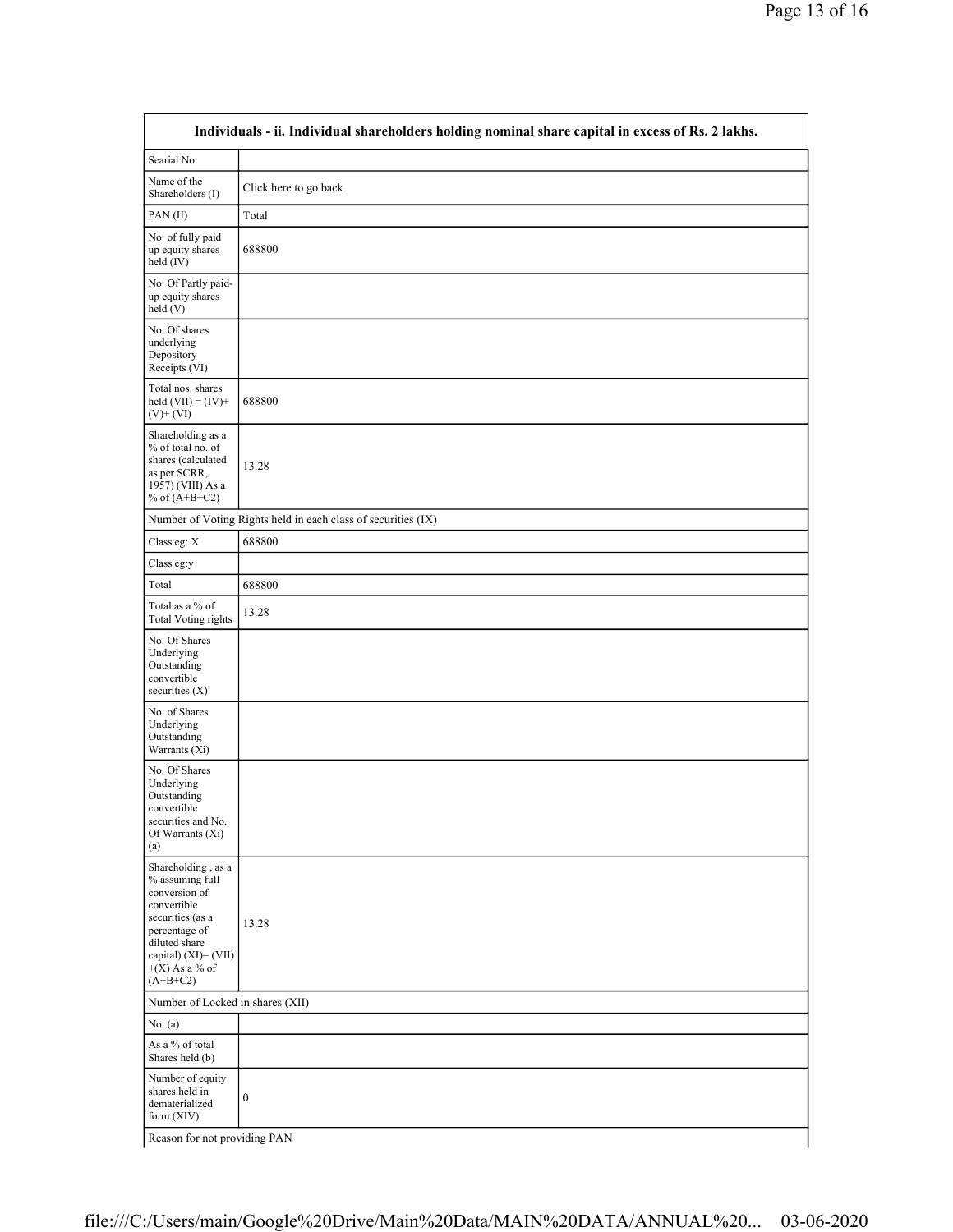Reason for not providing PAN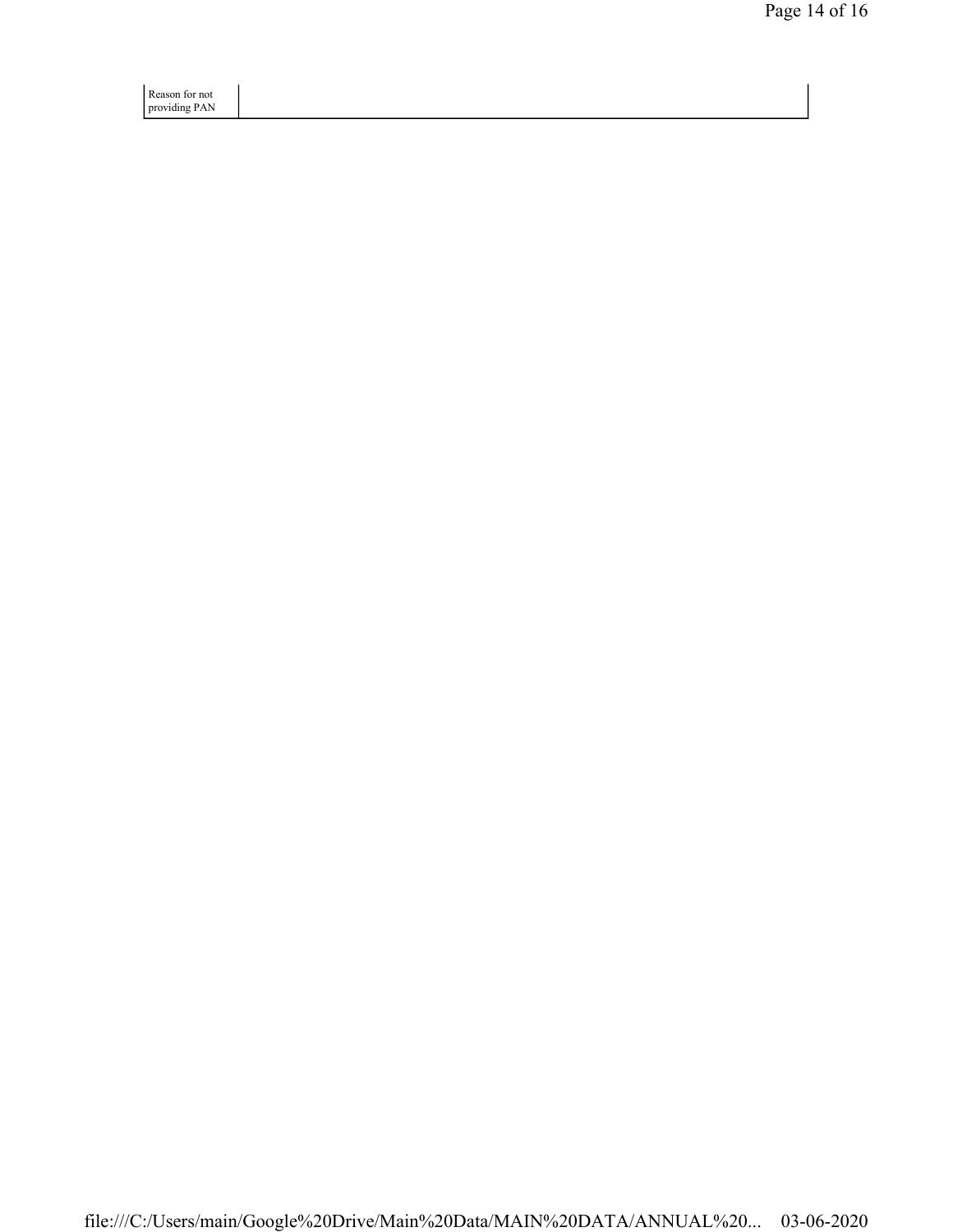| <b>Text Block</b>      |                                                                                                   |  |  |
|------------------------|---------------------------------------------------------------------------------------------------|--|--|
| Textual Information(1) | Sent a request letter to shareholder for requesting for their PAN, reply for the same is awaited. |  |  |